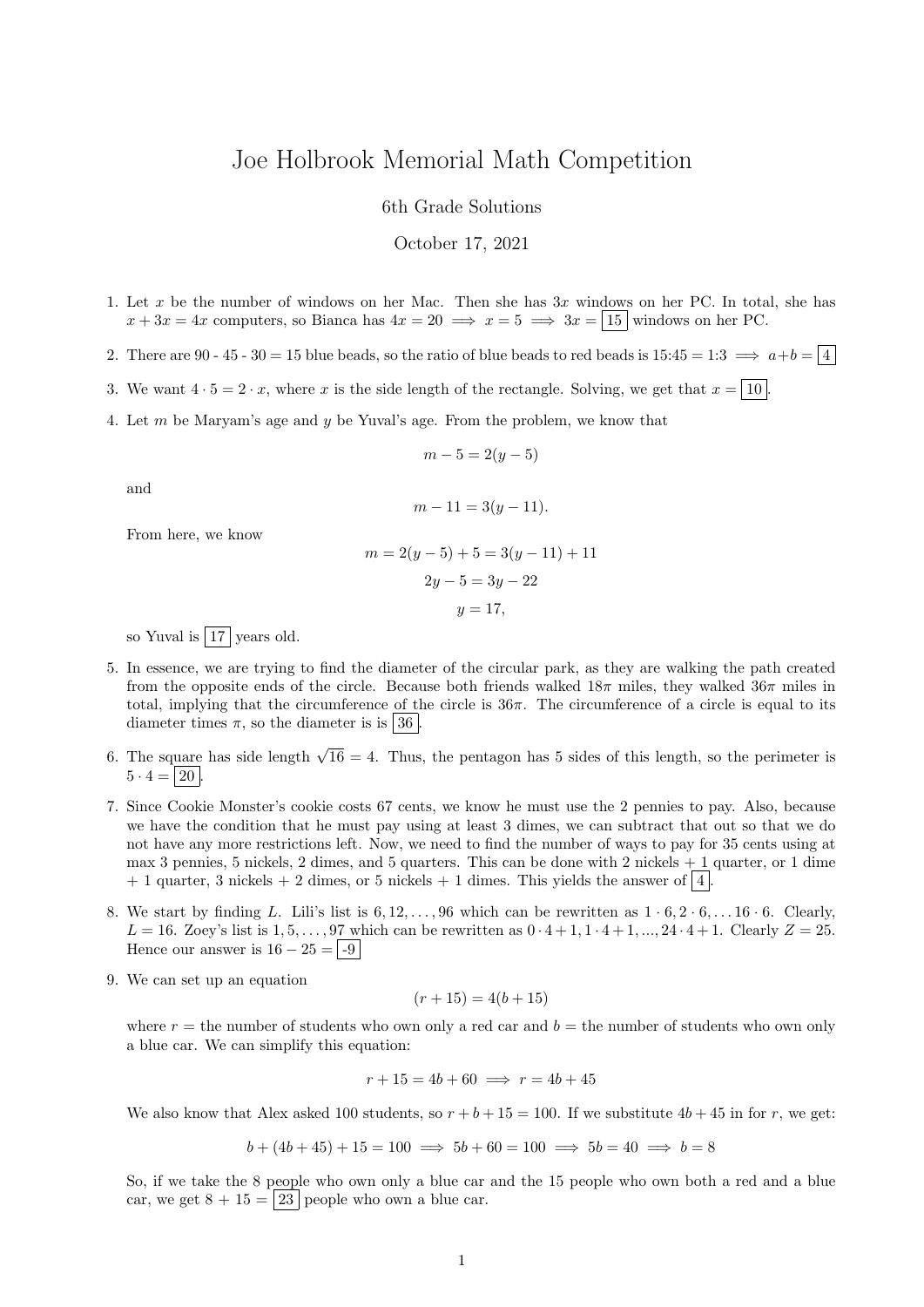- 10. Note that the prime factorization of 25 is  $5 \cdot 5$ , so the only integers that divide it evenly are 1, 5, -1, and -5. Indeed,  $1 \cdot 5 \cdot -1 \cdot -5 = 25$ , and  $1^2 + 5^2 + (-1)^2 + (-5)^2 = 1 + 25 + 1 + 25 = 52$ .
- 11. Let s be the price of a bottle of soda and q be the price of a pack of gum. We are given that  $4s \leq 5$  and  $8q \leq 5$ . From the first inequality, we get that  $s \leq 1.25$  which means that a bottle of soda can cost \$1.25 at most. For gum, we get that  $q \leq 0.625$ , but we know that it most cost a whole number of cents, meaning gum can cost \$0.62 at most. This gives  $3(125) + 6(62) = |747|$  cents as our answer.
- 12. The only positive integers that have an odd number of divisors are perfect squares. Since Rosie's favorite number is less than 100, this gives us 9 possible numbers:  $1, 4, 9, 16, 25, 36, 49, 64, 81$ . We see that  $25$ must be Rosie's favorite number because it is the only number in this set that has a units digit of 5. All the other numbers do not have a unique units digit, so Jennie would not have been able to figure out Rosie's favorite number.
- 13. First, we consider performances that are hilarious. This implies every judge rated the performance either a 7, 8, 9, or 10. There are three judges, so the lower bound for a hilarious performance is a total score of  $7 \cdot 3 = 21$ , whereas the upper bound is  $10 \cdot 3 = 30$ . There are  $30 - 21 + 1 = 10$  possible scores for hilarious performances.

For a performance to be embarrassing, each judge must have rated it either a 1, 2, or 3. The lower bound here is a total score of  $1 \cdot 3 = 3$ , whereas the upper bound is  $3 \cdot 3 = 9$ . There are  $9 - 3 + 1 = 7$  possible scores for embarrassing performances.

(Note that all the scores in the ranges are attainable because the total score increases by 1 each time a judge increases his or her score by 1.)

In total, there are  $10+7 = |17|$  possible scores for performances that are either hilarious or embarrassing.

- 14. To make the numbers cleaner, let the potato farm have an area of 3400. A clone of Jaiden can harvest 2 units per day while a clone of Lance can harvest 1 unit per day so we get the equation  $2x + y = 3400$  for  $x, y, \geq 0$ . This has 1701 solutions, since x can take any integer value from 0 to 1700.
- 15. The total area of the cookie is  $\pi \cdot 10^2 = 100\pi$ . Since a quarter of the area is covered by chocolate chips, the total area of the chips must be  $25\pi$ . The area of each chip is  $\pi \cdot 1^2 = \pi$ , so there are  $\boxed{25}$  chips on the cookie.
- 16. We can connect the center of the rectangle (also the center of the circle) to a vertex of the rectangle (which lies on the circle) to get that half the diagonal of the rectangle is equal to 20, the radius of the circle. From here, we can use the Pythagorean Theorem to get that half the other side of the rectangle is equal to 12, so the entire rectangle has dimensions  $32 \times 24$  which yields 768 square miles. The original circle was  $400\pi$  square miles, so  $n + m = 400 + 768 = |1168|$
- 17. Call Maui's distance to his boat  $x$ , and his distance to the cave  $y$ . Additionally, call his running speed  $s_r$  and his flying speed  $s_f$ . Since time is equal to distance divided by speed,  $\frac{x}{s_r} = \frac{y}{s_i}$  $\frac{y}{s_r} + \frac{x+y}{s_f}$  $\frac{1}{s_f}$ . Since we

know  $s_f = 4s_r$ , this equation can be rewritten as  $\frac{x}{s_r} = \frac{y}{s_r}$  $\frac{y}{s_r} + \frac{x+y}{4s_r}$  $\frac{4s}{4s_r}$ . Finally we can solve the equation:

$$
\frac{x}{s_r} = \frac{y}{s_r} + \frac{x+y}{4s_r}
$$

$$
4x = 4y + x + y
$$

$$
3x = 5y
$$

$$
\implies x : y = 5 : 3
$$

Therefore,  $a = 5$  and  $b = 3$ , so  $a + b = \boxed{8}$ .

- 18. If the repeated four-digit integer is n, then the eight-digit integer is  $10^4n + n = 10001n$ . That means the population can at least be split into groups of 10001 people. Since the GCD of all possible values of n is 1, we know for a fact that 10001 is the largest group that can be formed.
- 19. There will be no real solution for x when the discriminant,  $b^2 4ac$  is less than 0. For  $f(x)$ , this yields the inequality  $k^2 - 4(100) < 0$ . This means that  $k^2 < 400$ , so  $-20 < k < 20$ . Because this interval for k gives 19 negative and 19 positive solutions, along with  $k = 0$ , the answer is  $\boxed{39}$ .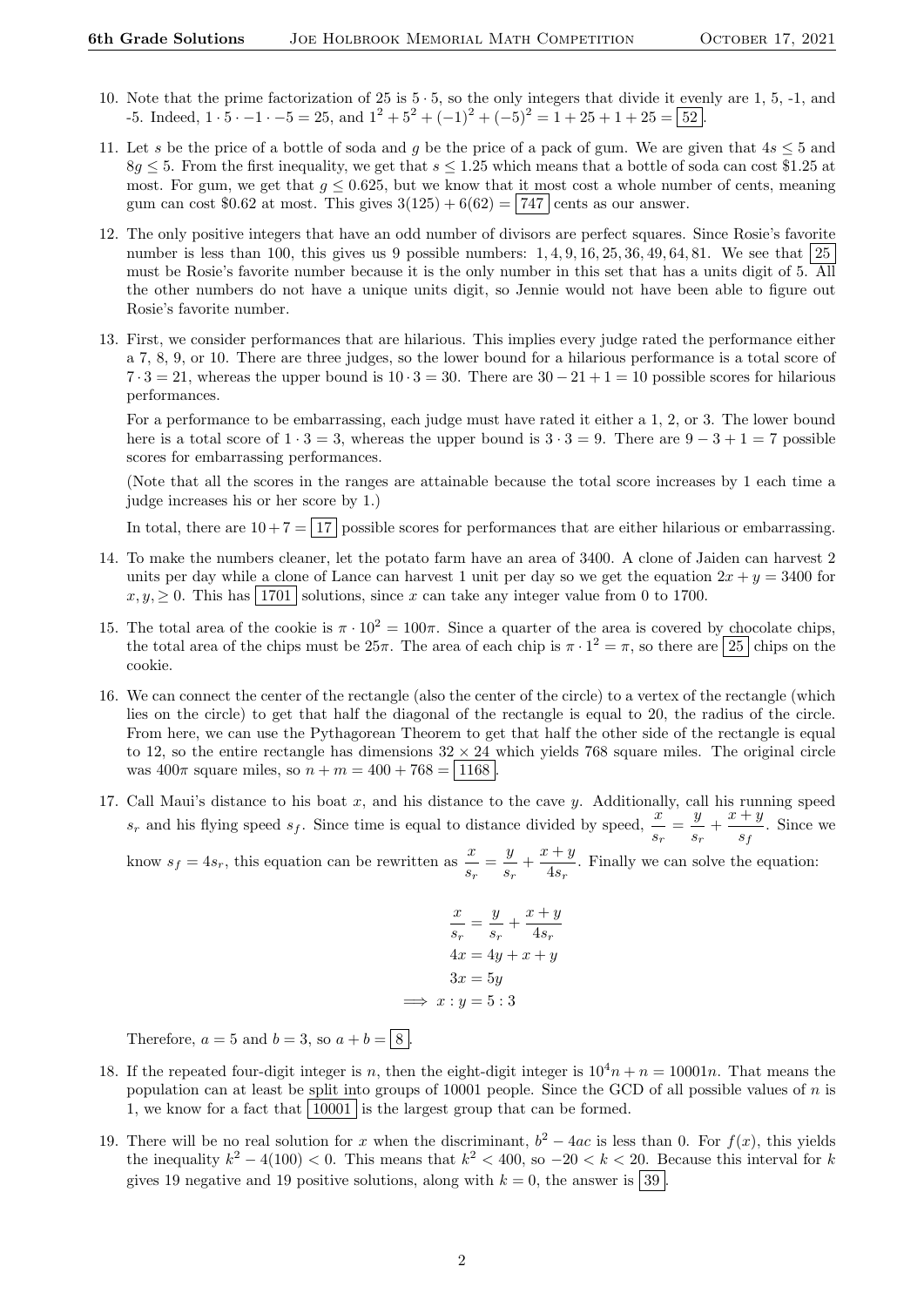20. Since the corresponding side lengths of the two triangles have the same ratio, the ratio of their perimeters must also equal this ratio of corresponding sides. This unknown ratio can be 3 values depending on which side of the first triangle corresponds with the 12 cm side of the second triangle:

$$
\frac{2}{12} = \frac{1}{6}
$$

$$
\frac{4}{12} = \frac{1}{3}
$$

$$
\frac{3}{12} = \frac{1}{4}
$$

We know that this ratio must equal  $\frac{2+4+3}{P} = \frac{9}{F}$  $\frac{\tilde{P}}{P}$  where P is the perimeter of the second triangle. Using the three possible ratios found before, we find  $P = 54, 27,$  or 36. Hence, our answer is  $54 + 27 + 36 = 117$ .

.

- 21. If we work backwards from 101, we can only subtract 1 and divide by 2. Note that to get to our original number, it is much more efficient to divide by 2. Since 101 is an odd number, we can only subtract 1. This gives 100, and we can now divide by 2 twice, to get 25. Because we again have an odd number, we must subtract 1 to get 24, which means we can divide by 2 three times again. This yields 3, which is what we want. Therefore, we performed the moves,  $(3 \cdot 2 \cdot 2 \cdot 2 + 1) \cdot 2 \cdot 2 + 1$ , and our answer is 7.
- 22. Letting  $x = 12$  and  $k = \frac{23}{12}$  $\frac{23}{12}$ , we have that  $f(23) = f\left(\frac{23}{12}\right)$  $\left(\frac{23}{12} \cdot 12\right) = \frac{23}{12}$  $\frac{23}{12} \cdot f(12) = \frac{23}{12} \cdot 108 = 23 \cdot 9 = \boxed{207}.$ As a note, the function  $f(x) = 9x$  is a function that satisfies  $kf(x) = f(kx)$ ,  $f(12) = 108$ .
- 23. Since the numbers are multiples of five, their unit's digits must be 0 or 5. We proceed with casework on these two possibilities.

Case 1: The unit's digit is 5. From here, we split into two more sub-cases: 5 is the repeated digit and 5 is not the repeated digit.

- Case 1.1: 5 is the repeated digit. The number must take the form  $5X5$  or  $X55$ . For the first form, the missing digit can be any digit except for 5 and for the second form, the missing digit can be any digit except for 5 and 0. This gives us  $9 + 8 = 17$  for this sub-case.
- Case 1.2: 5 is not the repeated digit. The number must take the form  $XX5$ . The repeated digit can be any digit except for 0 so we have 9 numbers for this sub-case.

Case 2: The unit's digit is 0. Again, we split into two more sub-cases: 0 is the repeated digit and 0 is not the repeated digit.

- Case 2.1: 0 is the repeated digit. The number must take the form  $X00$ , giving us 9 numbers.
- Case 2.2: 0 is not the repeated digit. The number must take the form  $XX0$ , giving us 9 numbers.

In total, we have  $17 + 9 + 9 + 9 = 44$  lucky numbers.

- 24. Recall that the divisibility rule for 4 is that if the last two digits of a number are divisible by 4, the whole number is divisible by 4. This means there are  $\frac{100}{4} = 25$  possibilities for the last two digits. As our number is a palindrome, the last digit is the same as the first digit, and the second to last digit is the same as the second digit. Since numbers cannot have leading 0s, the first digit and therefore the last digit cannot be a 0, removing 00, 20, 40, 60, and 80 from the possibilities for the last two digits. The central digit can be anything, so in total we have  $(25-5) * 10 = 200$  valid palindromes.
- 25. Squaring both sides of the equation, we have  $x + 5\sqrt{x + 5\sqrt{x + 5 + \cdots}} = 100$ . However, since we know  $\sqrt{x + 5\sqrt{x + 5\sqrt{x + 5\cdots}}} = 10$ , we have that  $x + 5(10) = 100$ , so  $x = 100 - 50 = 50$ .
- 26. Since  $(5+|x-10|)^2 = 100$ , we know that  $5+|x-10| = \pm 10$ . First we solve the equation  $5+|x-10| = 10$ . This gives us  $|x - 10| = 5$ . Then we know  $x - 10 = \pm 5$ , which gives us the solutions  $x = 5, 15$ .

Next if  $5+|x-10| = -10$ , then  $|x-10| = -15$ . This is not possible because the absolute value of a number is always nonnegative. Thus this has no solutions, so our only solutions are  $x = 5, 15$ . The product of these is  $5 \times 15 = | 75 |$ .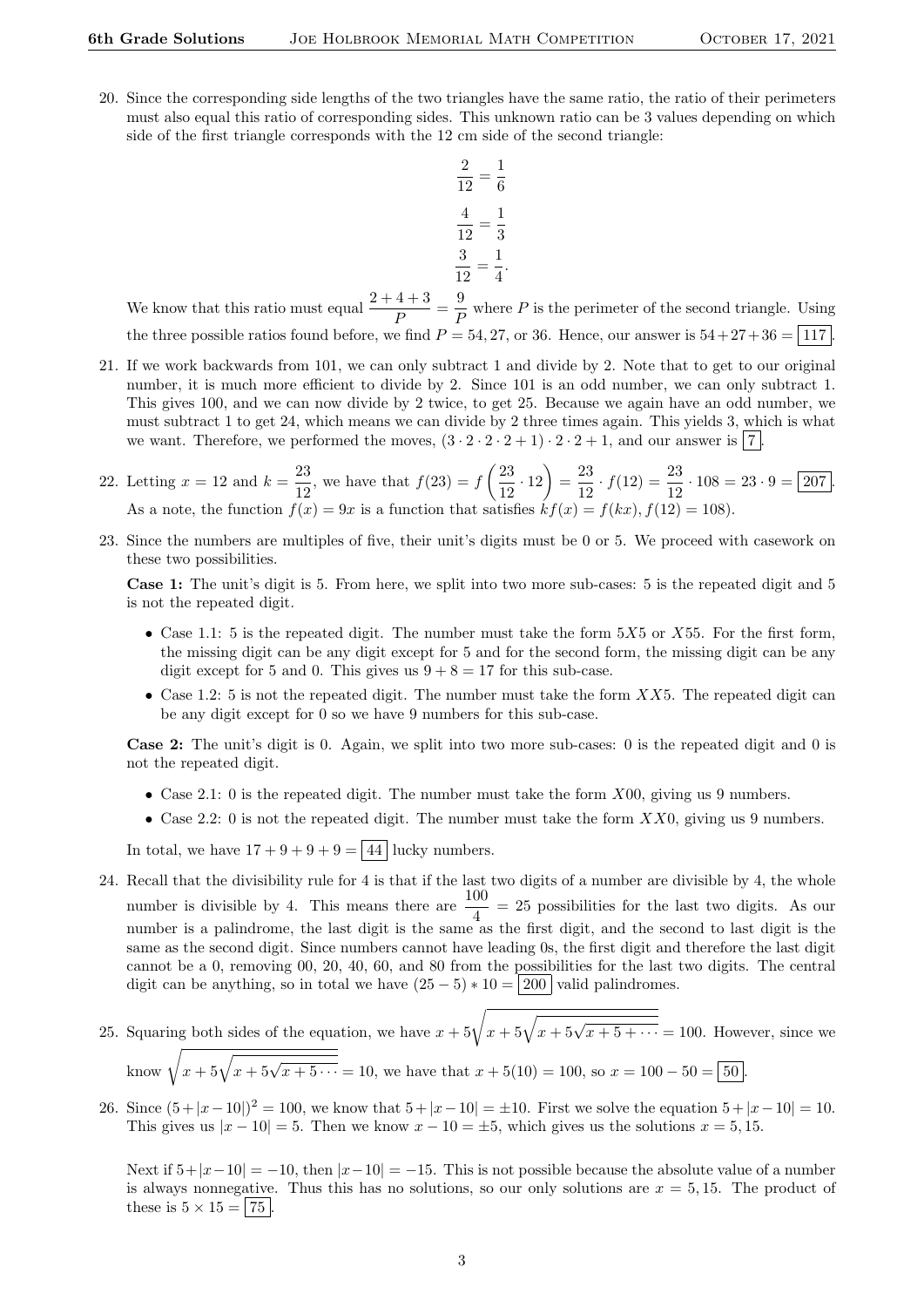- 27. The total number of ways of choosing three cards is  $\binom{5}{3}$ 3  $= 10.$ The number formed by the last two digits of any multiple of 4 will also be a multiple of 4. Also, a multiple of 4 must contain an even digit so we divide into cases where it contains a 2 or a 4. If 2 is one of the three numbers, the three cards can always be arranged to be a number divisible by 4. This is because at least one of 1,3, or 5 must be one of the three cards and 12, 32, 52 are all multiples of 4. There are 6 cases where 2 is included in the three numbers. Then, there are 3 cases where 4 is included but 2 is not:  $(1, 3, 4), (1, 4, 5), (3, 4, 5)$ . None of these can be arranged to be a multiple of 4. Finally,  $(1, 3, 5)$  clearly cannot be arranged to be a multiple of 4. Therefore, the possibility is  $\frac{6}{10} = \frac{3}{5}$  $\frac{3}{5}$  and the answer is  $3 + 5 = 8$
- 28. We know ∠DAC and ∠DEC are congruent because  $\triangle ADE$  is isosceles. Then, ∠BAD is congruent to ∠CAD, from which you can then use the Angle Bisector Theorem to get that  $\frac{4}{BD} = \frac{AC}{6}$  $\frac{16}{6}$ . Thus,  $BD \cdot AC = \boxed{24}$ .



- 29. Choose F on AB such that  $EF$  is perpendicular to AB, then extend  $EF$  to meet CD at G. Notice  $\triangle EDG$ is a right triangle with hypotenuse DE. We know  $DG = \frac{1}{2}$  $\frac{1}{2}$ ,  $FG = 1$ ,  $EF = \frac{1}{2}$  $\frac{1}{2}$ . (The last one might be harder to see, but  $\triangle AEF$  and  $\triangle BEF$  are both also isosceles right triangles.) By the Pythagorean Theorem,  $DE =$ <sup>1</sup>  $\left(\frac{1}{2}\right)$  $\frac{1}{2}$ )<sup>2</sup> + (1 +  $\frac{1}{2}$ )<sup>2</sup> =  $\sqrt{\frac{10}{4}}$  $\frac{1}{4}$  =  $\sqrt{5}$  $\frac{3}{2} \implies a + b = 5 + 2 = 7.$
- 30. Let  $P = 4, 8, 12, \dots, 112, 116$  be the set of points that divide the log into 30 pieces. Similarly, let  $Q =$ 6, 12, 18,  $\cdots$  108, 114 be the set of points that divide the log into 20 pieces and let  $R = 10, 20, 30, \ldots, 100, 110$ be the set of points that divide the log into 12 pieces. Now, we can use the Principle of Inclusion-Exclusion (PIE). First, we add the number of elements in the three sets:  $29+19+11=59$ . Then we subtract the number of elements in each  $P \cap Q$ ,  $Q \cap R$ , and  $R \cap P$ : 59 – 9 – 3 – 5 = 42. (Note:  $P \cap Q$  denotes the set of elements in either P or Q). Finally we add back the number of elements in  $P \cap Q \cap R$  which is 1, so we get  $42 + 1 = 43$  marks and  $\boxed{44}$  pieces.
- 31. We know that  $F_1 = 1, F_2 = 1, F_3 = 2, F_4 = 3, F_5 = 5, F_6 = 8, F_7 = 13, F_8 = 21, F_9 = 34, F_{10} = 55, F_{11} = 55$  $89, F_{12} = 144, F_{13} = 233, F_{14} = 377, F_{15} = 610$ . In order for three numbers to multiply to a multiple of 10, there must be a factor of 2 and 5. The factor of 2 can come from  $F_3, F_6, F_9, F_{12}$ , or  $F_{15}$ , while the factor of 5 can come from  $F_5, F_{10}$ , or  $F_{15}$ . Since  $F_{15} = 610$  is a multiple of 10 on its own, we can do casework based on it.
	- Case I.  $F_{15}$  is a chosen number. This means that we can choose pair of remaining numbers, which yields  $\binom{14}{8}$ 2 = 91. However, the numbers must be distinct, so the case of  ${F_1, F_2, F_15} = {1, 1, 610}$ should be subtracted, giving 90 triples for Case I.
	- Case II.  $F_{15}$  is not a chosen number. Then, we must pick a multiple of 2, a multiple of 5, and another number. If we only pick multiples of 2's and 5's, this will give us  $2\begin{pmatrix} 4 \\ 2 \end{pmatrix}$ 2  $^{2}$  + 4 $^{2}$ 2  $= 16.$  If we pick a multiple of 2, a multiple of 5, and another non-multiple of 2 and 5, it is  $4 \cdot 2 \cdot 8 = 64$ . Thus, our answer is

$$
90 + 16 + 64 = \boxed{170}.
$$

32. If Jerome wins, then the last coin flip must be tails, so we disregard this flip. The previous flips include 3 tails and up to 2 heads. If no heads are rolled, then the flip sequence must be TTT, which has a probability of  $\frac{1}{2^3} = \frac{1}{8}$  $\frac{1}{8}$  of occurring. If 1 head is rolled, then the flip sequence must be 3 tails and 1 head in some order. There are  $\begin{pmatrix} 4 \\ 2 \end{pmatrix}$ 3  $= 4$  ways for this to occur, and a probability of  $\frac{4}{2^4} = \frac{1}{4}$  $\frac{1}{4}$ . If 2 heads are rolled, then the flip sequence has 3 tails and 2 heads, which can occur in  $\binom{5}{3}$ 3  $= 10$  ways and has a probability of  $\frac{10}{2^5} = \frac{5}{10}$  $\frac{5}{16}$  of occurring. Summing these probabilities, we get  $\frac{1}{8} + \frac{1}{4}$  $\frac{1}{4} + \frac{5}{10}$  $\frac{5}{16} = \frac{11}{16}$  $\frac{11}{16}$ . However, we have to divide by 2 because the last flip is T in only half of these cases, so we get  $11 + 32 = 43$ .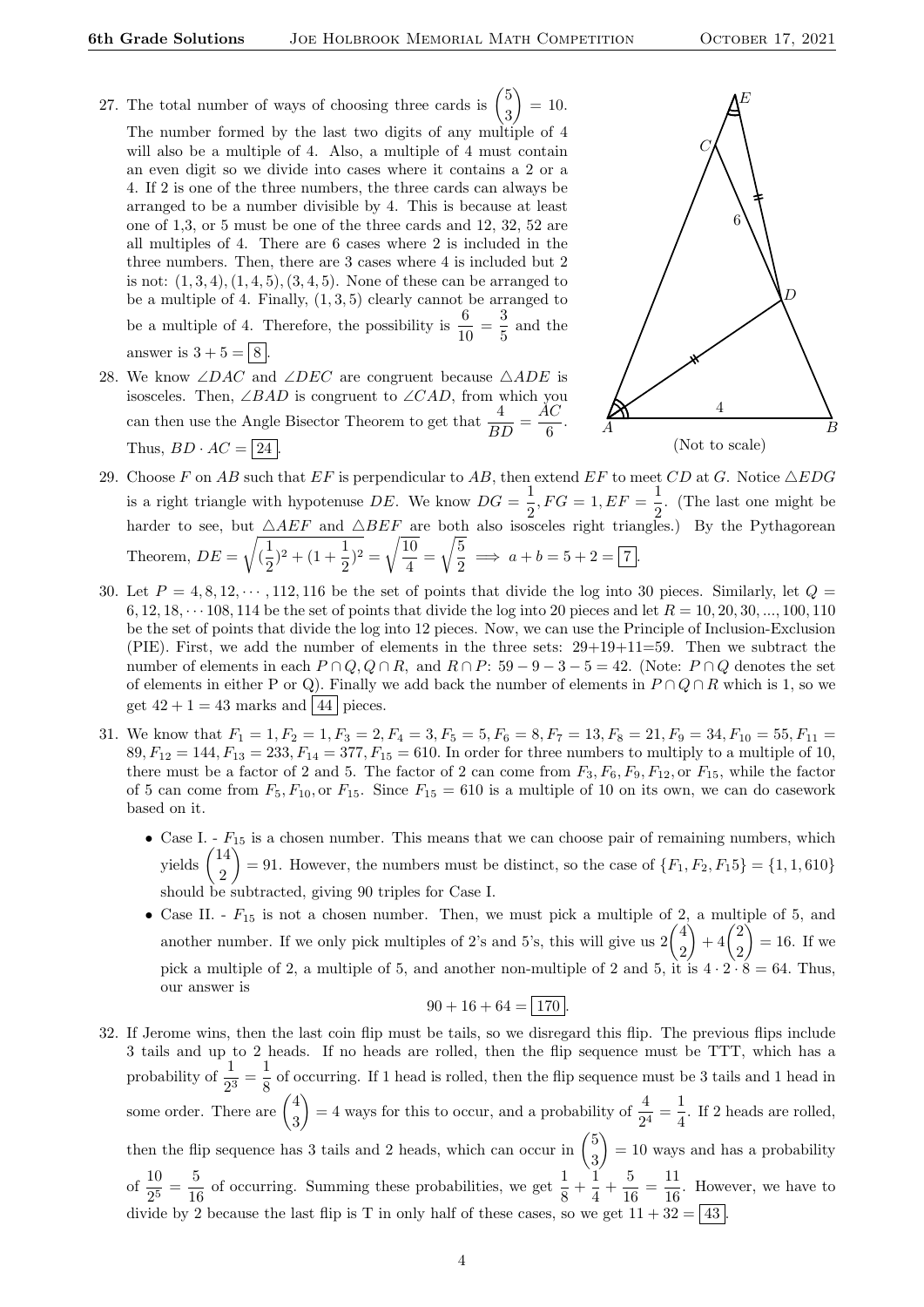33. Let each  $x_i = 2k_i$ . Now, we have that  $2(k_1 + k_2 + k_3) = 56$ , so  $k_1 + k_2 + k_3 = 28$  where each  $k_i$  is nonnegative. We can now use the technique of stars and bars (look this up if you don't know what it is!) to see that

$$
n = \binom{28+3-1}{3-1} = \binom{30}{2} = \boxed{435}
$$

- 34. If the gcd is something other than 1, it must be 2 or 3 (there don't exist 3 multiples of 4 less than 10). The multiples of 2 from 1 to 10 are 2, 4, 6, 8, and 10, yielding  $\binom{5}{3}$ 3  $= 10$  possibilities. The multiples of 3 from 1 to 10 are 3, 6, and 9, yielding  $\binom{3}{2}$ 3  $= 1$  possibilities. There are  $\binom{10}{3}$ 3  $= 120$  triples in total, so the answer is  $120 - 11 = |109|$
- 35. Let A, E, L, Y, D represent the amount of candy Autumn, Erez, Alicia, Yul, and David receive, respectively. Let  $Y' = Y - 5$ , so that  $A, E, L, Y', D \ge 0$  with no other restrictions. This will allow us to use stars and bars. We can now conduct casework on the value of A:

• 
$$
A = 0
$$
:  $E + L + Y' + D = 8$ . By stars and bars, there are  $\binom{11}{3} = 165$  ways.

• 
$$
A = 1: E + L + Y' + D = 7 \implies {10 \choose 3} = 120
$$
 ways.  
\n•  $A = 2: E + L + Y' + D = 6 \implies {9 \choose 3} = 84$  ways.

This sums to a total  $165 + 120 + 84 = 369$  ways.

- 36. The graph of  $x^2 \le (2 y)(2 + y) \implies x^2 + y^2 \le 4$  is a circle centered at the origin with radius 2, while The graph of  $|x| + |y| \le 2$  is a square of length  $2\sqrt{2}$ , centered at the origin and rotated 45°. The region is the graph of  $|x| + |y| \le 2$  is a square of length  $2\sqrt{2}$ , centered at the origin and rotated 45°. The region a circle with the inscribed square cut off, so the answer is  $4\pi - 8$  and the final sum is  $\vert -4 \vert$
- 37. Let's analyze the first few powers of 3 when divided by 7. We see that

$$
3^{0} \equiv 1 \pmod{7}
$$
  
\n
$$
3^{1} \equiv 3 \pmod{7}
$$
  
\n
$$
3^{2} \equiv 2 \pmod{7}
$$
  
\n
$$
3^{3} \equiv 6 \pmod{7}
$$
  
\n
$$
3^{4} \equiv 4 \pmod{7}
$$
  
\n
$$
3^{5} \equiv 5 \pmod{7}
$$
  
\n
$$
3^{6} \equiv 3^{0} \equiv 1 \pmod{7}
$$

This means that the powers of 3 repeat in cycles of 6 (mod 7), so  $1+3+3^2+\cdots+3^{200} \equiv (1+3+2+6+4+$  $5)+(1+3+2+6+4+5)+\cdots+(1+3+2+6+4+5)+(1+3+2) \equiv 33 \cdot (1+3+2+6+4+5)+(1+3+2) \equiv 699$  $(mod 7) \equiv 6 | (mod 7).$ 

38. Clearly, we can get the area of  $ABC$  as close to 0 as we want, by making  $BC$  close to 0 and AB close to 10. However, if  $[ABC] = 0$ , then that wouldn't be a proper triangle, so the smallest possible integer area is 1.

For an upper bound, consider all possible triangles with a fixed BC. Dropping a height from point B onto CA, this height is always less than BC by the Pythagorean Theorem, unless ∠BCA =  $90^{\circ}$ , and the height is equal to BC. Then, the area is  $10 \cdot BC/2 = 5BC$ . We can get BC as close to 10 as we want, which would result in an area of 50. Since we can't actually get 50, the maximum is 49. Thus, there are 49 possible values, from 1 to 49.

39. There are  $\begin{pmatrix} 11 \\ 7 \end{pmatrix}$ 5 ways to place the five characters of "lance" in the 11-letter string. However, we overcount some cases, since there are 2 n's and l's. The first case is when the two n's are next to each other, which happens in

 $lann$   $-$